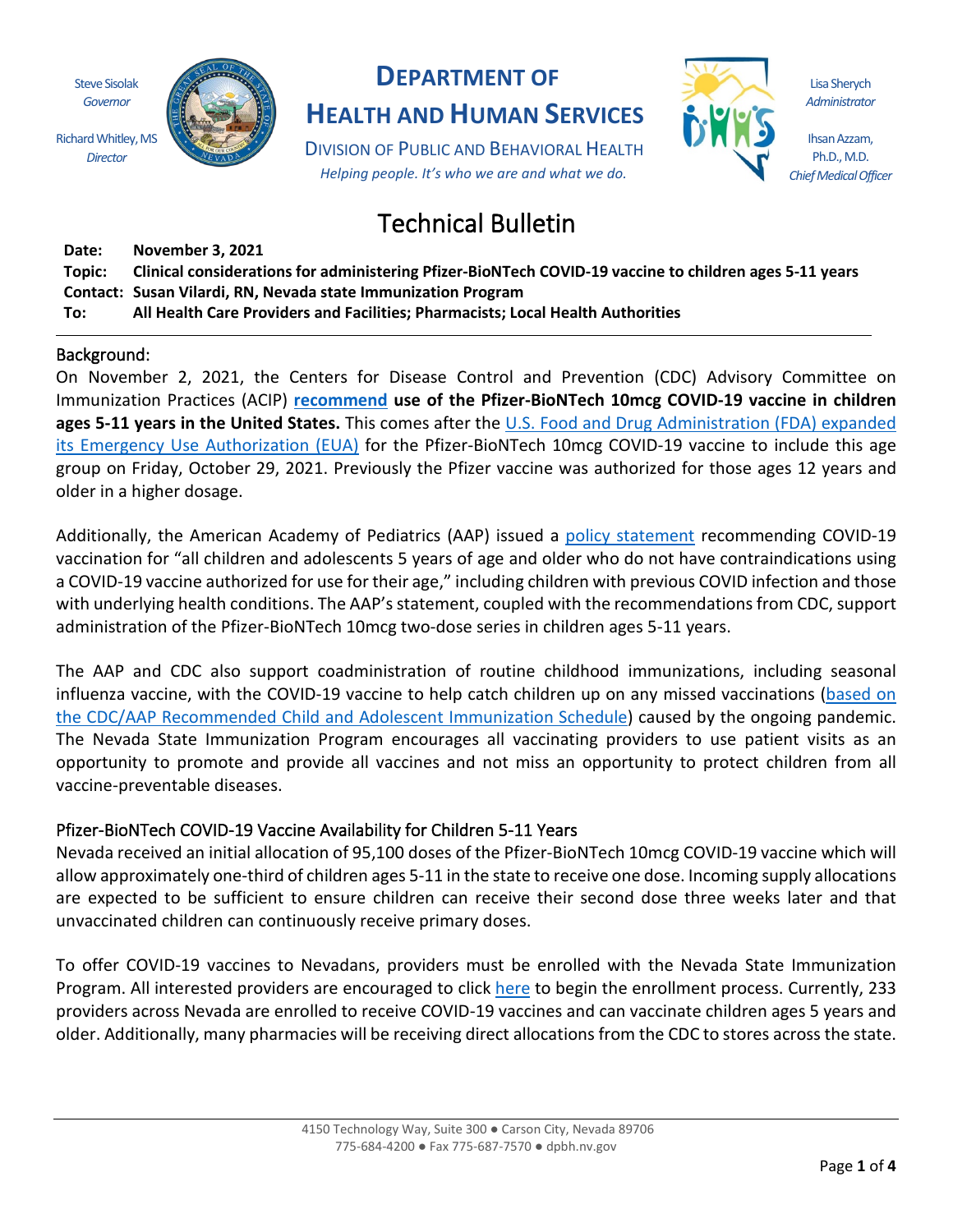## Dosing for the Pfizer-BioNTech 10mcg COVID-19 Vaccine

- **2 – 10mcg doses each (0.2mL), administered intramuscularly, 21 days apart.**
- Formulations of the adult (30mcg) and childhood (10mcg) Pfizer-BioNTech COVID-19 Vaccines are **NOT** interchangeable.
	- o If a child ages 5-11 years inadvertently receives 30mcg for their first dose, then they should receive a single age-appropriate 10mcg dose for their second dose 21 days later and should be considered as having completed a primary series.
	- o If a child ages 5-11 years inadvertently receives 30mcg for their second dose, then they should be considered as having completed a primary series.
- Dose should be based on the child's age on the day of vaccination, regardless of their size or weight (i.e., a child on their twelfth birthday would receive the adult dosage of the Pfizer-BioNTech COVID-19 vaccine).
	- o If a child turns from age 11 to age 12 years in-between their first and second dose and receives the childhood (10mcg) formulation for their second dose, then they **do not** need to repeat the dose, and this is not considered an administration error per the FDA EUA.
- Serologic testing to assess for prior infection is not recommended for the purpose of vaccine decisionmaking.
- Children with known current infection should defer vaccination at least until they have recovered from acute illness (if symptomatic) AND they have met the criteria to discontinue isolation.
	- o Isolation can typically be discontinued 10 days after a positive test if asymptomatic or 10 days after symptom onset, and after resolution of fever for at least 24 hours.

## **Expected Side Effects from the Pfizer-BioNTech 10mcg COVID-19 Vaccine**

- Local reactions include pain, swelling, and erythema at the injection site.
- Systemic reactions include fever, fatigue, headache, chills, muscle aches, joint stiffness, and lymphadenopathy.
- Routine fever reducers, such as Ibuprofen, can be provided to a child post-vaccination to treat local or systemic symptoms, if medically appropriate.
- In general, Aspirin is **not recommended** for use in children or adolescents ages 18 years and younger following receipt of the COVID-19 vaccine for at least two or more days following vaccination.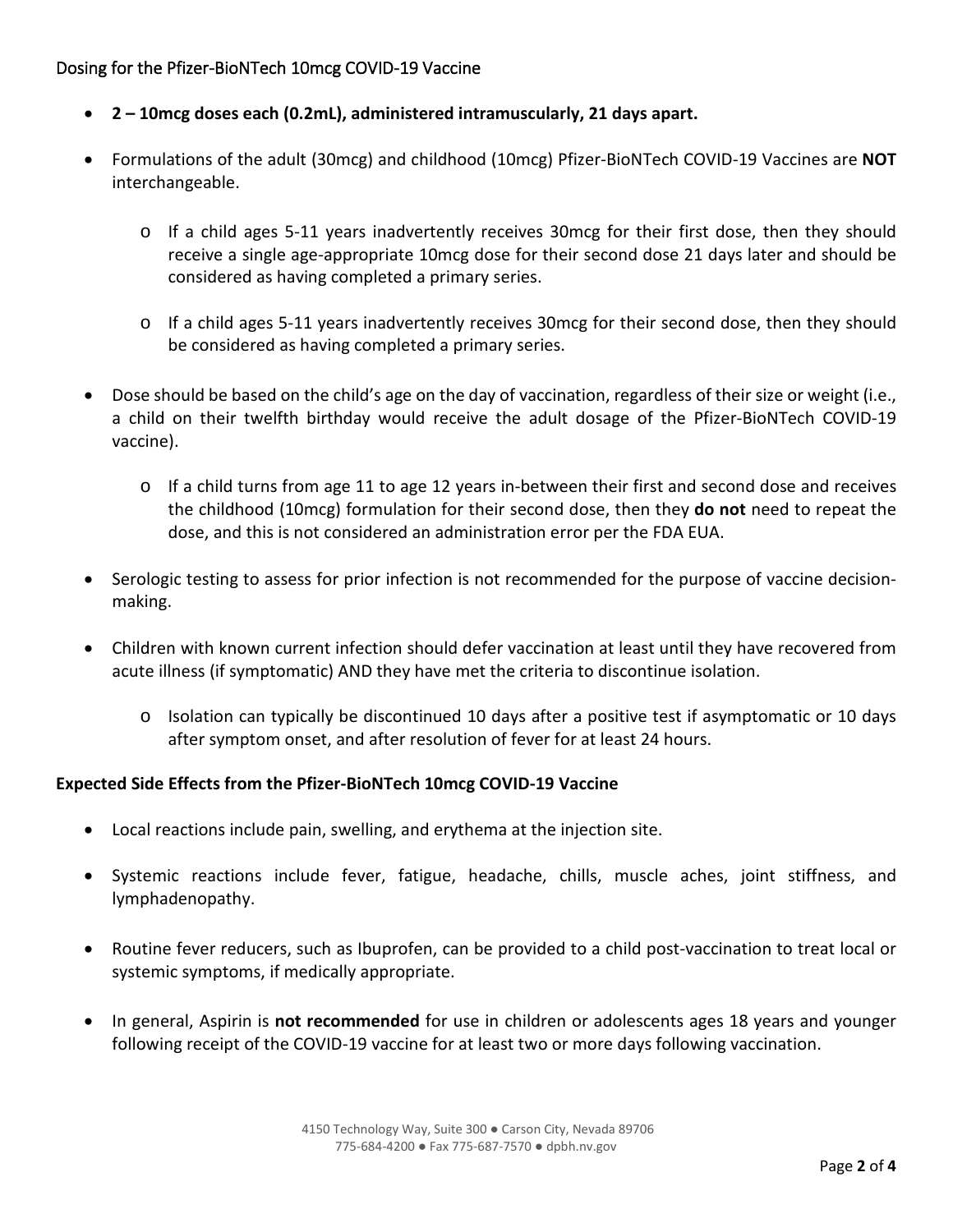## Packaging and Storage and Handling for the Pfizer-BioNTech 10mcg COVID-19 Vaccine

- The Pediatric (10mcg) formulation of the Pfizer-BioNTech COVID-19 vaccine contains 10 doses per vial, has an **orange vial cap**, **orange banding** on the vial, and **orange outer packaging.** 
	- o The Pediatric vaccine formulation is available in a minimum order size of 100 doses.
	- o The childhood formulation does NOT have an expiration date printed on the vial.
	- o Instead, each vial has the lot number and **date of manufacture** printed on the label.
	- o The QR code on the Pfizer Pediatric Vaccine carton links to the EUA for ages 5-11 years but **does not provide information on expiration dates.**
- The Adult/Adolescent (30mcg) formulation of the Pfizer-BioNTech COVID-19 vaccine contains 6 doses per vial, has a **purple vial cap, purple banding** on the vial, and **purple outer packaging**.

## Storage of the Pediatric Formulation

- Ultra-low temperature freezer for up to 6 months
- Refrigerator for up to 10 weeks
- Do NOT store in a standard freezer

## Expiration of the Pediatric Formulation

- Pfizer does not have an expiration date look-up tool. The QR code on the label links to the EUA Fact Sheet.
- The Pediatric formulation has a 6-month expiration if held frozen at ultra-low temperatures:
	- $\circ$  Manufacturing date + 6 months (inclusive of month of manufacture) = expiration date
	- o Ex: An 08/2021 manufacture date has a vial expiration date of 01/2022.

## Coadministration of COVID-19 Vaccines in Children 5-11 Years

COVID-19 vaccines may be administered without regard to timing of other age-appropriate recommended vaccines; this includes simultaneous administration of a COVID-19 vaccine dose and other recommended vaccine(s) on the same day. If multiple vaccines are administered at a single visit, then administer each vaccination in a different injection site, according to recommendations by age:

- Separate injection sites by at least 1 inch
- For children ages 11 years and older, the deltoid muscle can be used
- For children ages 5 through 10 years, if more than two vaccines are being injected in a single limb, the vastus lateralis muscle of the anterolateral thigh is the preferred site due to greater muscle mass.

## COVID-19 Vaccination of Children with History of Multi-Inflammatory System-Children (MIS-C)

The benefits of COVID-19 vaccination for children and adolescents with a history of MIS-C are likely to outweigh the theoretical risk of a MIS-like illness or the known risks of COVID-19 disease for children who meet the following criteria:

- Clinical recovery has occurred, including return to normal cardiac function.
- It has been 90 days or more since the patient's diagnosis of MIS-C.
- The patient lives in an area of high or substantial community transmission, or otherwise has an increased risk for exposure and transmission of COVID-19 disease.
- The onset of MIS-C occurred before any COVID-19 vaccine dose.